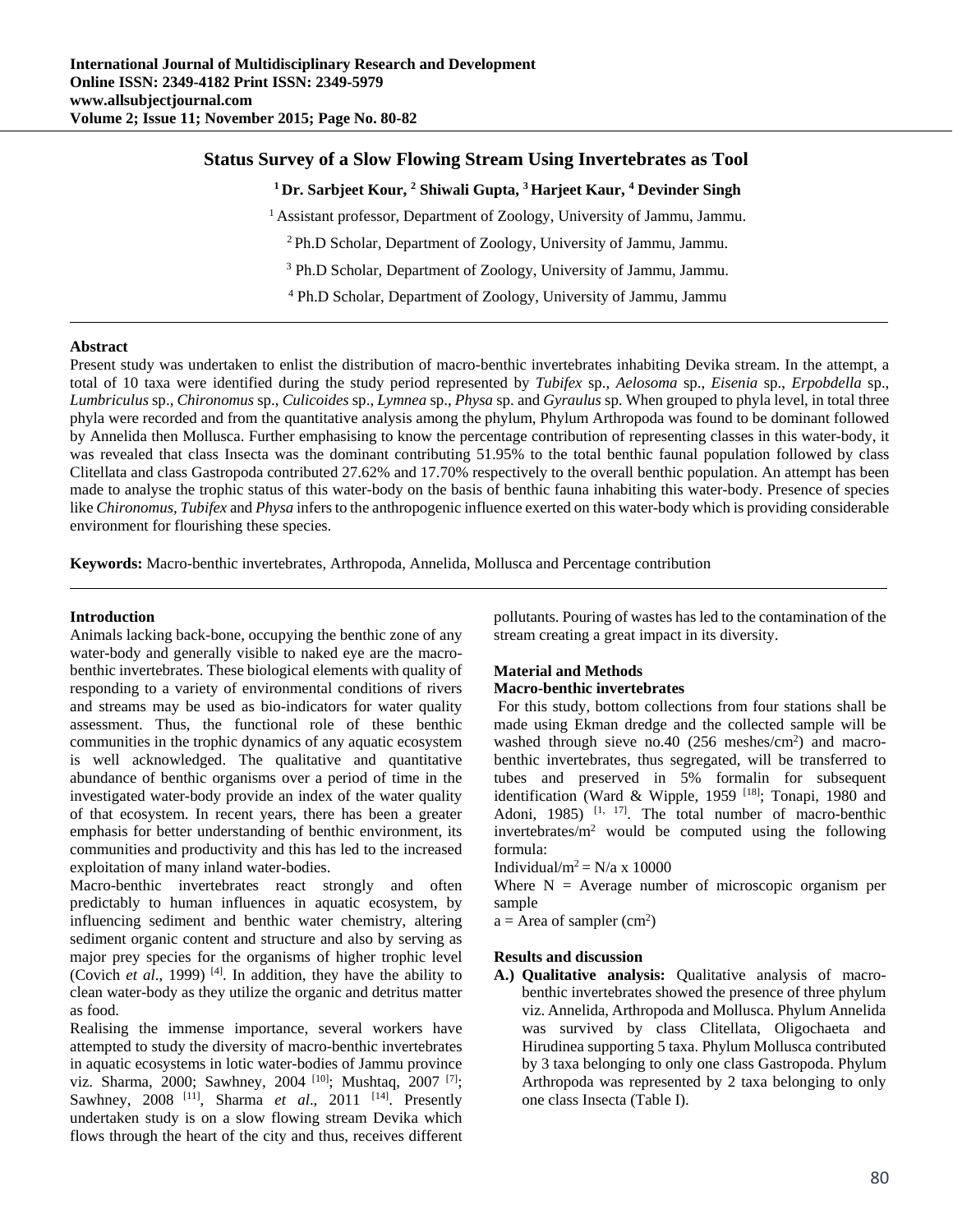**B.) Quantitative analysis:** This is clear from the (Table I) that altogether 10 taxa belonging to 3 phyla- Annelida, Mollusca and Arthropoda were collected from the survey site during the study period. Of these, Phylum Arthropoda contribute the largest share constituting 51.95% of the total macrobenthic invertebrate fauna followed by Annelida sharing 30.35 % and Phylum Mollusca contributing 17.70% (Fig. I). Among Arthropoda, *Chironomus* sp. was the dominant species and it contributed 51.55% to the total benthic population and Culicoides was the least dominant which contributed 0.38%. Phylum Annelida was mainly represented by numerical abundance of *Tubifex* sp., which contributed 23.15% whereas *Erpobdella* sp. contributed lease i.e: 0.97% to the overall population of benthos. Group Mollusca was the third dominant group of macro-benthos inhabiting the stream represented by *Physa* sp. contributing 6.62% and least represented by *Gyraulus* sp. contributing 4.47% to the total benthic fauna.

Out of all these 3 groups recorded, quantitatively, group Arthropoda held the maximum bulk contribution followed by Annelida and then, Mollusca. As the benthic fauna acts as bioindicator of ecological conditions of any aquatic ecosystem (Sarang and Sharma, 2009)  $[9]$ , the presence or absence of certain species depicts the impact of anthropogenic stress in a water system (Sharma and Choudhary, 2011) [14]. There are cascade of factors influencing the diversity and density of macro-benthos viz a viz - the chance settlement of pelagic larval forms of different species, affinity to suitable substratum and also degree of stress caused by strong waves and currents (Olive *et al.*, 2002) [8]. Baring such hazards, among arthropods, numerical abundance of *Chironomus* sp. indicates that optimal conditions have been caused due to some anthropogenic interference in this water source (Manoharam *et al.*, 2006) [6]. Numerical abundance of *Tubifex* sp. among Annelids could be due to the organic matter enrichment and deposition of algae and mosses on large stones and other hard substrates as these

provide feeding material to the members of this group (Baturina, 2012)<sup>[2]</sup>. Gastropods play a vital role at the debris interface as they consume living and decaying plant and animal materials (Brendon *et al*., 2007) [3]. Abundance of *Physa* sp. could be attributed to the presence of soft bottom and to the tolerance of these organisms to some levels of pollution (Sharma *et al*., 2013) [15].

From the statistical analysis (Table II), it was found that all the benthic groups were positively correlated with one another, which might be due to their preference for different niches, habitats and food preferences.

#### **Conclusion**

Macro-benthic representation in Devika stream has been enlisted by 10 no. of species. Among these, the dominance species like *Tubifex, Chironomus* and *Physa* which are to be established in the environment having organic matter which is usually added to a soft bottom water-body by addition of household and other pollutants. Thus, this survey and macrobenthic inhabitants so recorded are a clear indication for deteriorating status of this water source.

#### **Acknowledgement**

I am highly thankful to DST INSPIRE Programme for financial assistance as DST Inspire fellow and My Guide Dr. Sarbjeet Kour for providing me valuable guidance.

| <b>Table 1:</b> Showing the species of macro-benthic invertebrates in |  |  |  |  |
|-----------------------------------------------------------------------|--|--|--|--|
| Devika stream                                                         |  |  |  |  |

| Groups     | <b>Class</b> | Name of the species             |  |  |
|------------|--------------|---------------------------------|--|--|
| Annelida   | Clitellata   | Tubifex sp. (Lamarck, 1816)     |  |  |
|            |              | Eisenia sp. (Savigny, 1826)     |  |  |
|            |              | Lumbriculus sp. (Muller, 1774)  |  |  |
|            | Polychaeta   | Aelosoma sp. (Ehrenberg, 1828)  |  |  |
|            | Hirudinea    | Erpobdella sp. (Verill, 1872)   |  |  |
| Arthropoda | Insecta      | Chironomus sp. (Meigen, 1803)   |  |  |
|            |              | Chironomus larva                |  |  |
|            |              | Culicoides (Latreilla, 1809)    |  |  |
| Mollusca   | Gastropoda   | Lymnea sp. (Lamarck, 1799)      |  |  |
|            |              | Physa sp. (Draparnaud, 1801)    |  |  |
|            |              | Gyraulus sp. (Charpenter, 1837) |  |  |

**Table 2:** Showing the correlation analysis between different groups of macro-benthic invertebrates

|            | Annelida | Arthropoda | <b>Mollusca</b> |
|------------|----------|------------|-----------------|
| Annelida   |          |            |                 |
| Arthropoda | 0.024976 |            |                 |
| Mollusca   | 0.635663 | 0.198569   | -               |



**Fig 1:** Showing the percentage distribution of different groups of macro-benthos